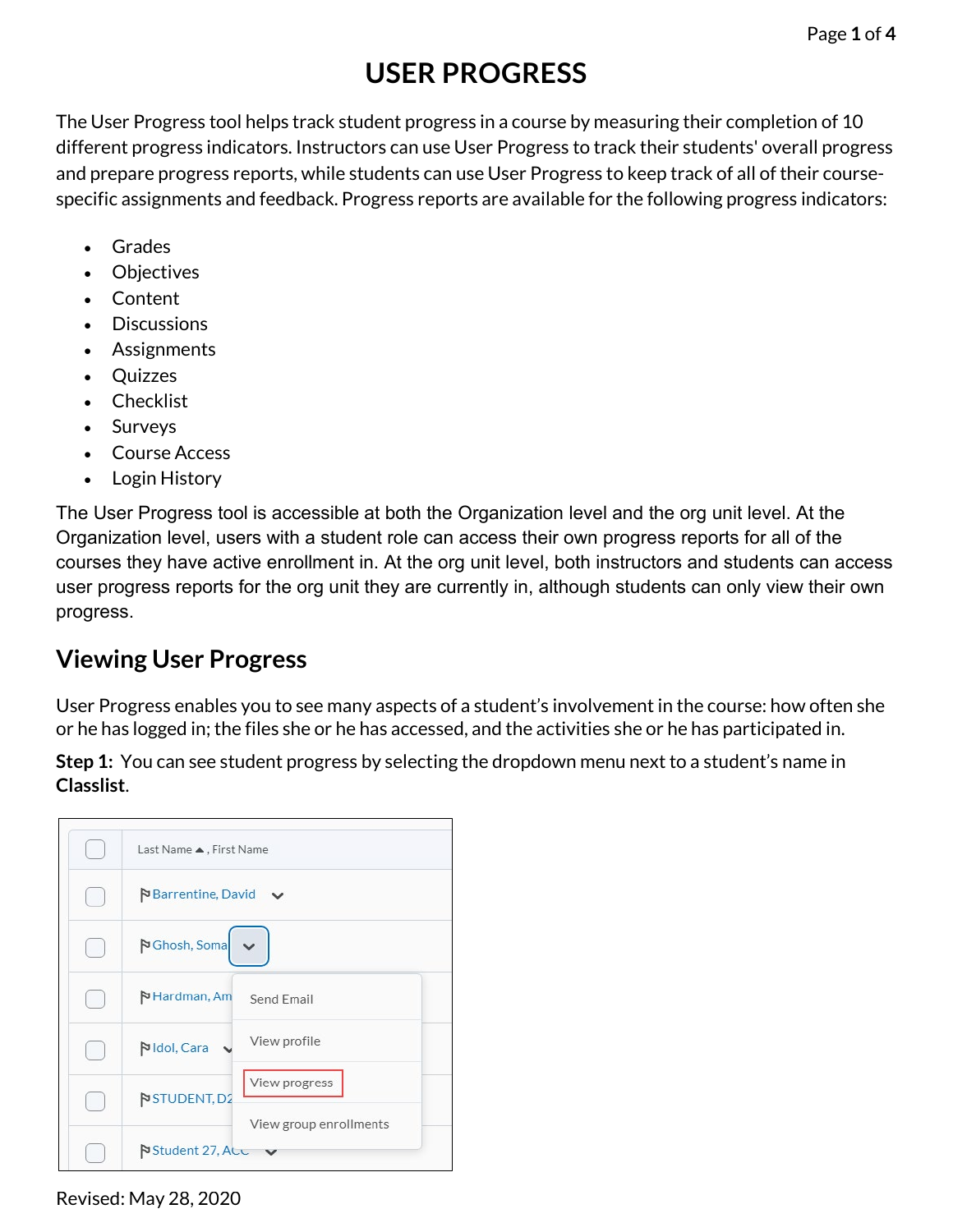**Step 2:** A screen will open that will show the list of items available in the course and how the student has participated in each. On the left of the screen is a **Summary** of all of the items.

| Ghosh, Soma<br>sghosh1        | <b>Progress Summary</b>                                                                           |                    |  |  |
|-------------------------------|---------------------------------------------------------------------------------------------------|--------------------|--|--|
| eLearning Course 2<br>Sandbox | Grades<br>Final grade not released                                                                |                    |  |  |
| Summary                       | Grades Received: 0                                                                                | D                  |  |  |
| Grades                        |                                                                                                   |                    |  |  |
| Objectives                    |                                                                                                   |                    |  |  |
| Content                       | Objectives                                                                                        |                    |  |  |
| <b>Discussions</b>            | Learning Objectives Passed                                                                        |                    |  |  |
| Assignments                   | $0\%$ (0/0)                                                                                       |                    |  |  |
| Quizzes                       |                                                                                                   | D                  |  |  |
| Checklist                     | In Progress: 0                                                                                    |                    |  |  |
| Surveys                       |                                                                                                   | D                  |  |  |
| Course Access                 | Passed: 0                                                                                         |                    |  |  |
| Login History                 | Needs Remediation: 0                                                                              | D                  |  |  |
|                               | Content<br>Topics Visited Total Visits<br><b>Time Spent</b><br>0/57<br>Od Oh Om Os<br>$\mathbf 0$ | 0% Completed: 0/56 |  |  |
|                               | Topics Visited: 0                                                                                 | D                  |  |  |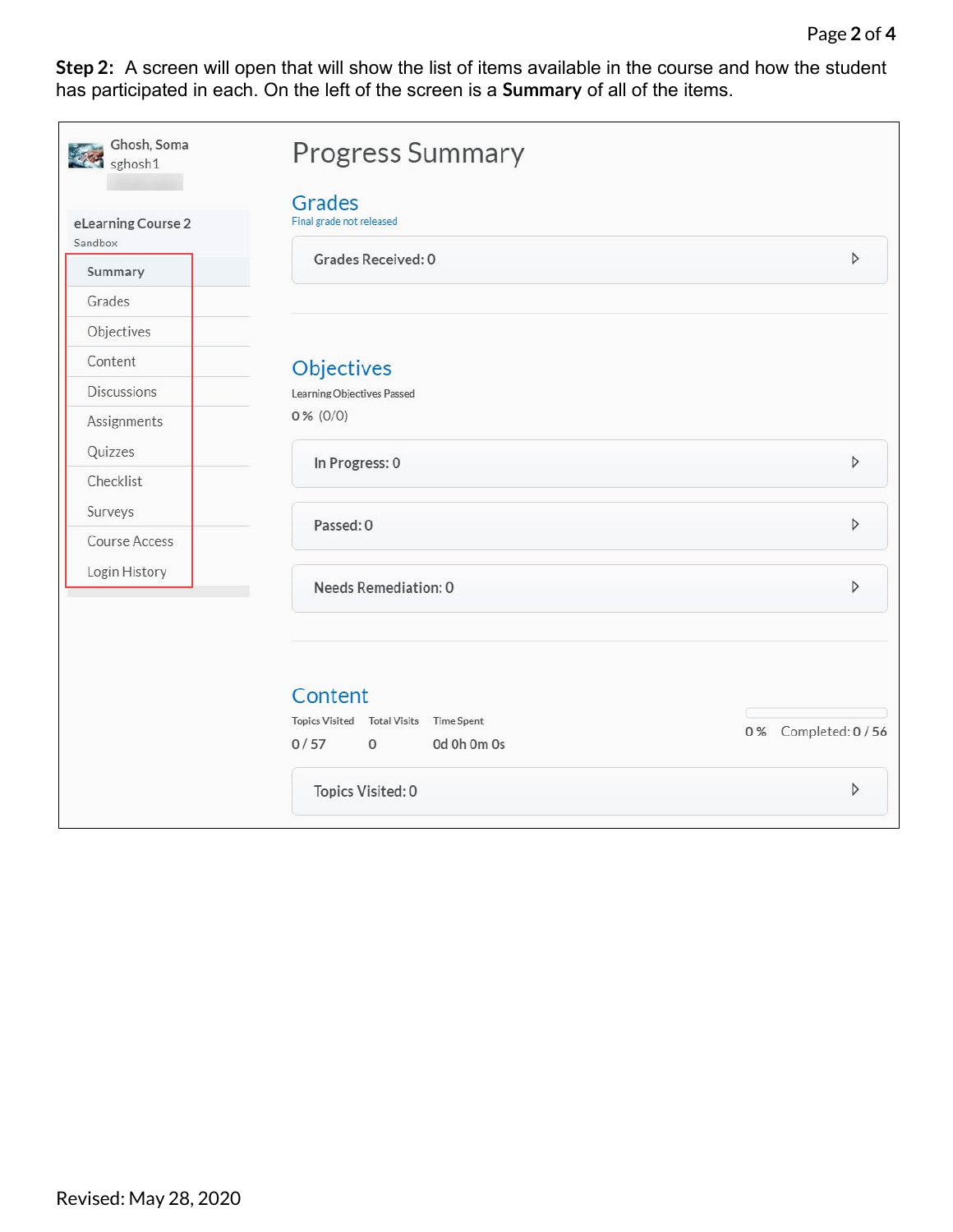**Step 3:** Selecting an individual item such as **Quizzes** will allow you to see more detail about that specific level of activity.

| Classlist<br>$\rightarrow$ Soma Ghosh $\rightarrow$<br>Quizzes |                                                      | Print                        | Settings | <sup>O</sup> Help |
|----------------------------------------------------------------|------------------------------------------------------|------------------------------|----------|-------------------|
| Ghosh, Soma<br>sghosh1                                         | <b>Quizzes Progress</b>                              |                              |          |                   |
|                                                                | Quizzes Completed Attempts Awaiting Grade            |                              |          |                   |
| eLearning Course 2<br>Sandbox                                  | $0\%$ (0/1)<br>0                                     |                              |          |                   |
| Summary                                                        | <b>Exams</b>                                         |                              |          |                   |
| Grades                                                         |                                                      |                              |          |                   |
| Objectives                                                     | <b>P</b> Exam 1<br>Attempts: 0 / 1   Highest Attempt | Ended: Apr 10, 2020 11:30 PM |          |                   |
| Content                                                        |                                                      |                              |          |                   |
| <b>Discussions</b>                                             |                                                      |                              |          |                   |
| Assignments                                                    |                                                      |                              |          |                   |
| Quizzes                                                        |                                                      |                              |          |                   |
| Checklist                                                      |                                                      |                              |          |                   |
| Surveys                                                        |                                                      |                              |          |                   |
| <b>Course Access</b>                                           |                                                      |                              |          |                   |
| Login History                                                  |                                                      |                              |          |                   |